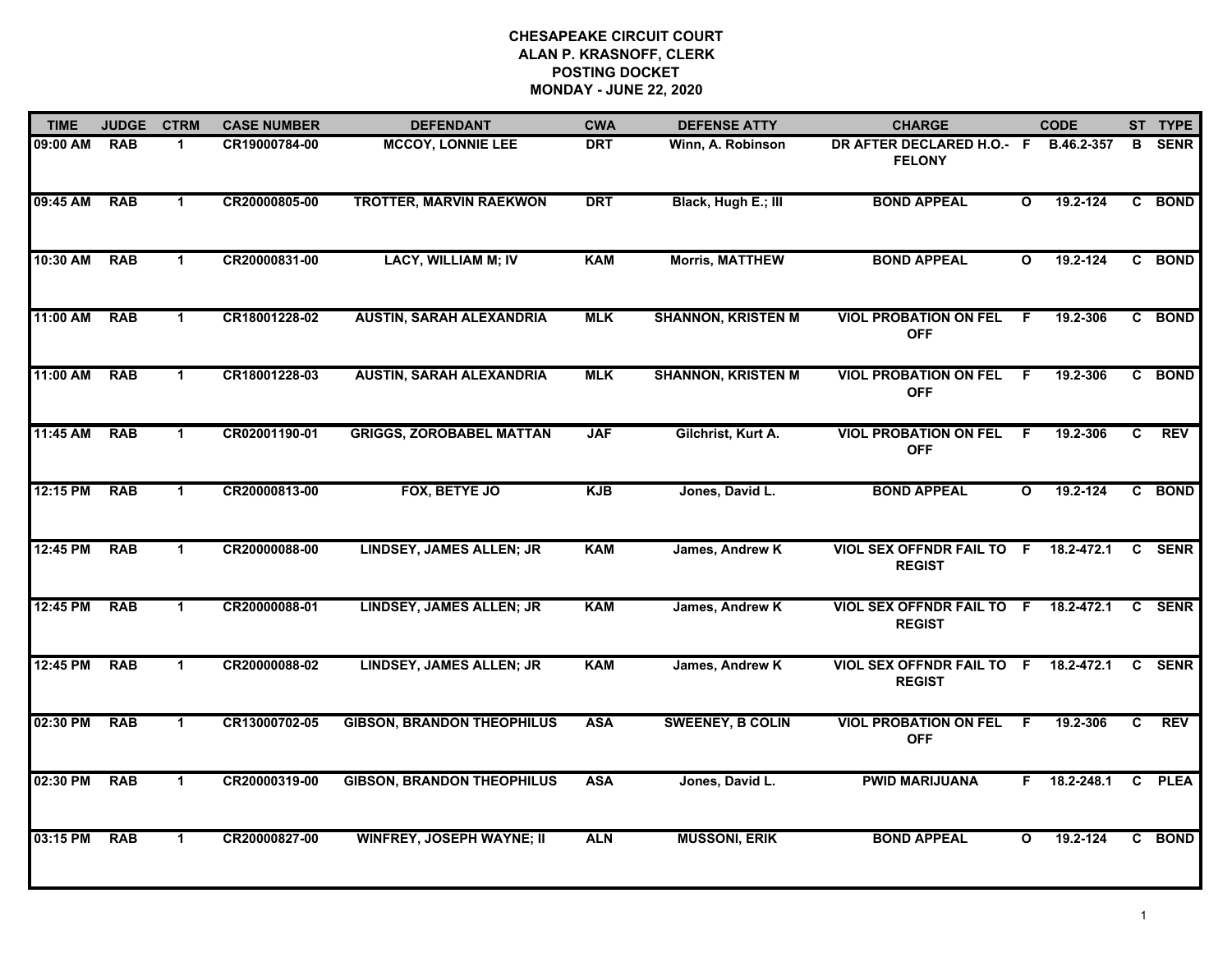| <b>TIME</b>   | <b>JUDGE</b> | <b>CTRM</b>    | <b>CASE NUMBER</b> | <b>DEFENDANT</b>                | <b>CWA</b> | <b>DEFENSE ATTY</b>       | <b>CHARGE</b>                              |     | <b>CODE</b> |    | ST TYPE    |
|---------------|--------------|----------------|--------------------|---------------------------------|------------|---------------------------|--------------------------------------------|-----|-------------|----|------------|
| 04:00 PM      | <b>RAB</b>   | 1              | CR14001841-01      | <b>BAKER, QUENTIN MARKAUS</b>   | <b>ALN</b> | <b>SHANNON, KRISTEN M</b> | <b>VIOL PROBATION ON FEL</b><br><b>OFF</b> | -F  | 19.2-306    |    | C BOND     |
| 04:30 PM      | <b>RAB</b>   | $\mathbf{1}$   | CR11001291-06      | <b>WRIGHT, RYAN CHRISTOPHER</b> | <b>AWW</b> | Wegman, Robert L.         | <b>VIOL PROBATION ON FEL</b><br><b>OFF</b> | F.  | 19.2-306    |    | C BOND     |
| 04:30 PM      | <b>RAB</b>   | $\mathbf{1}$   | CR18000458-02      | <b>WRIGHT, RYAN CHRISTOPHER</b> | <b>AWW</b> | Wegman, Robert L.         | <b>VIOL PROBATION ON FEL</b><br><b>OFF</b> | E   | 19.2-306    |    | C BOND     |
| 9:00 AM       | <b>MATA</b>  | $\mathbf{2}$   | CR08004582-01      | <b>COSTON, JUSTIN RUDOLPH</b>   | <b>AHM</b> | Reed, B. Thomas           | <b>VIOL PROBATION (FORGE</b><br>CHECK)     | - F | 19.2-306    | C  | <b>REV</b> |
| 09:00 AM MATA |              | $\overline{2}$ | CR08004583-01      | <b>COSTON, JUSTIN RUDOLPH</b>   | <b>AHM</b> | Reed, B. Thomas           | <b>VIOL PROBATION (FORGE</b><br>CHECK)     | -F  | 19.2-306    | C. | <b>REV</b> |
| 09:00 AM MATA |              | $\mathbf{2}$   | CR08004584-01      | <b>COSTON, JUSTIN RUDOLPH</b>   | <b>AHM</b> | Reed, B. Thomas           | <b>VIOL PROBATION (FORGE F</b><br>CHECK)   |     | 19.2-306    | C  | <b>REV</b> |
| 09:00 AM MATA |              | $\mathbf{2}$   | CR08004585-01      | <b>COSTON, JUSTIN RUDOLPH</b>   | <b>AHM</b> | Reed, B. Thomas           | <b>VIOL PROBATION (UTTER)</b>              | -F  | 19.2-306    | C  | <b>REV</b> |
| 09:00 AM MATA |              | $\mathbf{2}$   | CR08004586-01      | <b>COSTON, JUSTIN RUDOLPH</b>   | <b>AHM</b> | Reed, B. Thomas           | <b>VIOL PROBATION (UTTER)</b>              | F   | 19.2-306    | C  | <b>REV</b> |
| 09:00 AM MATA |              | $\mathbf{2}$   | CR08004587-01      | <b>COSTON, JUSTIN RUDOLPH</b>   | <b>AHM</b> | Reed, B. Thomas           | <b>VIOL PROBATION (UTTER)</b>              | F   | 19.2-306    | C  | <b>REV</b> |
| 09:00 AM MATA |              | $\overline{2}$ | CR08004588-01      | <b>COSTON, JUSTIN RUDOLPH</b>   | <b>AHM</b> | Reed, B. Thomas           | <b>VIOL PROBATION (CC</b><br>THEFT)        | F.  | 19.2-306    | C  | <b>REV</b> |
| 09:00 AM MATA |              | $\mathbf{2}$   | CR08004589-01      | <b>COSTON, JUSTIN RUDOLPH</b>   | <b>AHM</b> | Reed, B. Thomas           | <b>VIOL PROBATION (CC</b><br>FRAUD)        | F.  | 19.2-306    | C  | <b>REV</b> |
| 09:00 AM MATA |              | $\overline{2}$ | CR12000857-06      | <b>COSTON, JUSTIN RUDOLPH</b>   | <b>AHM</b> | Reed, B. Thomas           | <b>VIOL PROBATION (FORGE</b><br>CHECK)     | -F  | 19.2-306    | C  | <b>REV</b> |
| 09:00 AM MATA |              | $\overline{2}$ | CR12000857-07      | <b>COSTON, JUSTIN RUDOLPH</b>   | <b>AHM</b> | Reed, B. Thomas           | <b>VIOL PROBATION (UTTER)</b>              | F   | 19.2-306    | C  | <b>REV</b> |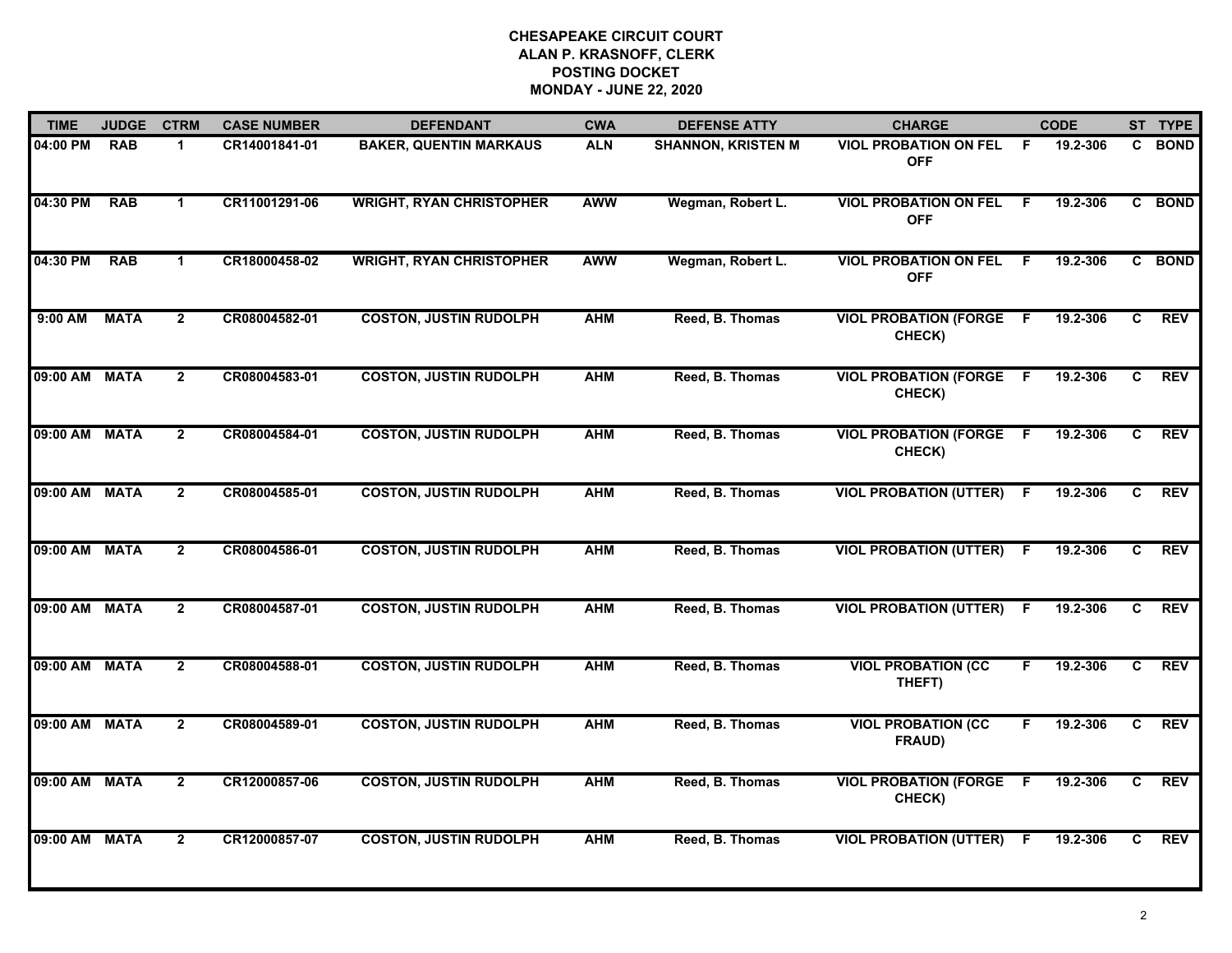| <b>TIME</b>   | <b>JUDGE</b> | <b>CTRM</b>    | <b>CASE NUMBER</b> | <b>DEFENDANT</b>                 | <b>CWA</b> | <b>DEFENSE ATTY</b>       | <b>CHARGE</b>                                 |     | <b>CODE</b> |              | ST TYPE       |
|---------------|--------------|----------------|--------------------|----------------------------------|------------|---------------------------|-----------------------------------------------|-----|-------------|--------------|---------------|
| 09:00 AM MATA |              | $\mathbf{2}$   | CR12000857-08      | <b>COSTON, JUSTIN RUDOLPH</b>    | <b>AHM</b> | Reed, B. Thomas           | <b>VIOL PROBATION (CC)</b><br>FRAUD)          | F.  | 19.2-306    | C.           | <b>REV</b>    |
| 09:00 AM MATA |              | $\overline{2}$ | CR12000857-09      | <b>COSTON, JUSTIN RUDOLPH</b>    | <b>AHM</b> | Reed, B. Thomas           | <b>VIOL PROBATION (FTA-</b><br>TRYL)          | М   | 19.2-306    | C.           | <b>REV</b>    |
| 09:00 AM MATA |              | $\mathbf{2}$   | CR13000170-08      | <b>COSTON, JUSTIN RUDOLPH</b>    | <b>AHM</b> | Reed, B. Thomas           | <b>VIOL PROBATION (OBT ID)</b><br>INFO)       | - F | 19.2-306    | C            | <b>REV</b>    |
| 09:00 AM MATA |              | $\mathbf{2}$   | CR13000170-09      | <b>COSTON, JUSTIN RUDOLPH</b>    | <b>AHM</b> | Reed, B. Thomas           | <b>VIOL PROBATION (FORGE F</b><br>CHECK)      |     | 19.2-306    | C            | <b>REV</b>    |
| 09:00 AM MATA |              | $\overline{2}$ | CR13000170-10      | <b>COSTON, JUSTIN RUDOLPH</b>    | <b>AHM</b> | Reed, B. Thomas           | <b>VIOL PROBATION (UTTER)</b>                 | -F  | 19.2-306    | C            | <b>REV</b>    |
| 09:00 AM MATA |              | $\mathbf{2}$   | CR13000170-11      | <b>COSTON, JUSTIN RUDOLPH</b>    | <b>AHM</b> | Reed, B. Thomas           | <b>VIOL PROBATION (OBT ID</b><br>INFO)        | -F  | 19.2-306    | C            | <b>REV</b>    |
| 09:00 AM MATA |              | $\mathbf{2}$   | CR20000714-00      | <b>FARMER, ASHLEY ELIZABETH</b>  | <b>AWW</b> | <b>FERRARA, JENNIFER</b>  | <b>POSSESS FENTANYL</b>                       | F.  | 18.2-250    |              | <b>B</b> PLEA |
| 09:00 AM MATA |              | $\mathbf{2}$   | CR09000116-01      | <b>WHITFIELD, SAMUEL LEE; JR</b> |            |                           | <b>VIOL PROBATION ON FEL</b><br><b>OFF</b>    | F.  | 19.2-306    |              | C ADAT        |
| 09:30 AM MATA |              | $\overline{2}$ | CR09003159-02      | <b>MOORE, DELONTA LAMONT</b>     | <b>WHC</b> |                           | <b>VIOL PROBATION ON FEL</b><br><b>OFF</b>    | -F  | 19.2-306    | $\mathbf{c}$ | <b>ADAT</b>   |
| 09:30 AM MATA |              | $\overline{2}$ | CR09003183-02      | <b>MOORE, DELONTA LAMONT</b>     | <b>WHC</b> |                           | <b>VIOL PROBATION ON FEL</b><br><b>OFF</b>    | - F | 19.2-306    |              | C ADAT        |
| 09:30 AM MATA |              | $\mathbf{2}$   | CR09003184-02      | <b>MOORE, DELONTA LAMONT</b>     | <b>WHC</b> |                           | <b>VIOL PROBATION ON FEL F</b><br><b>OFF</b>  |     | 19.2-306    |              | C ADAT        |
| 09:30 AM MATA |              | $\overline{2}$ | CR10001725-02      | <b>MOORE, DELONTA LAMONT</b>     | <b>WHC</b> |                           | <b>VIOL PROBATION ON FEL</b><br><b>OFF</b>    | F.  | 19.2-306    |              | C ADAT        |
| 09:30 AM MATA |              | $\mathbf{2}$   | CR20000675-00      | <b>REVELL, DANIEL LINDSAY</b>    | <b>SNO</b> | <b>MCCORMACK, JARRETT</b> | <b>FILM NONCONSENTED</b><br><b>NUDE MINOR</b> | F.  | 18.2-386.1  | C            | <b>TBS</b>    |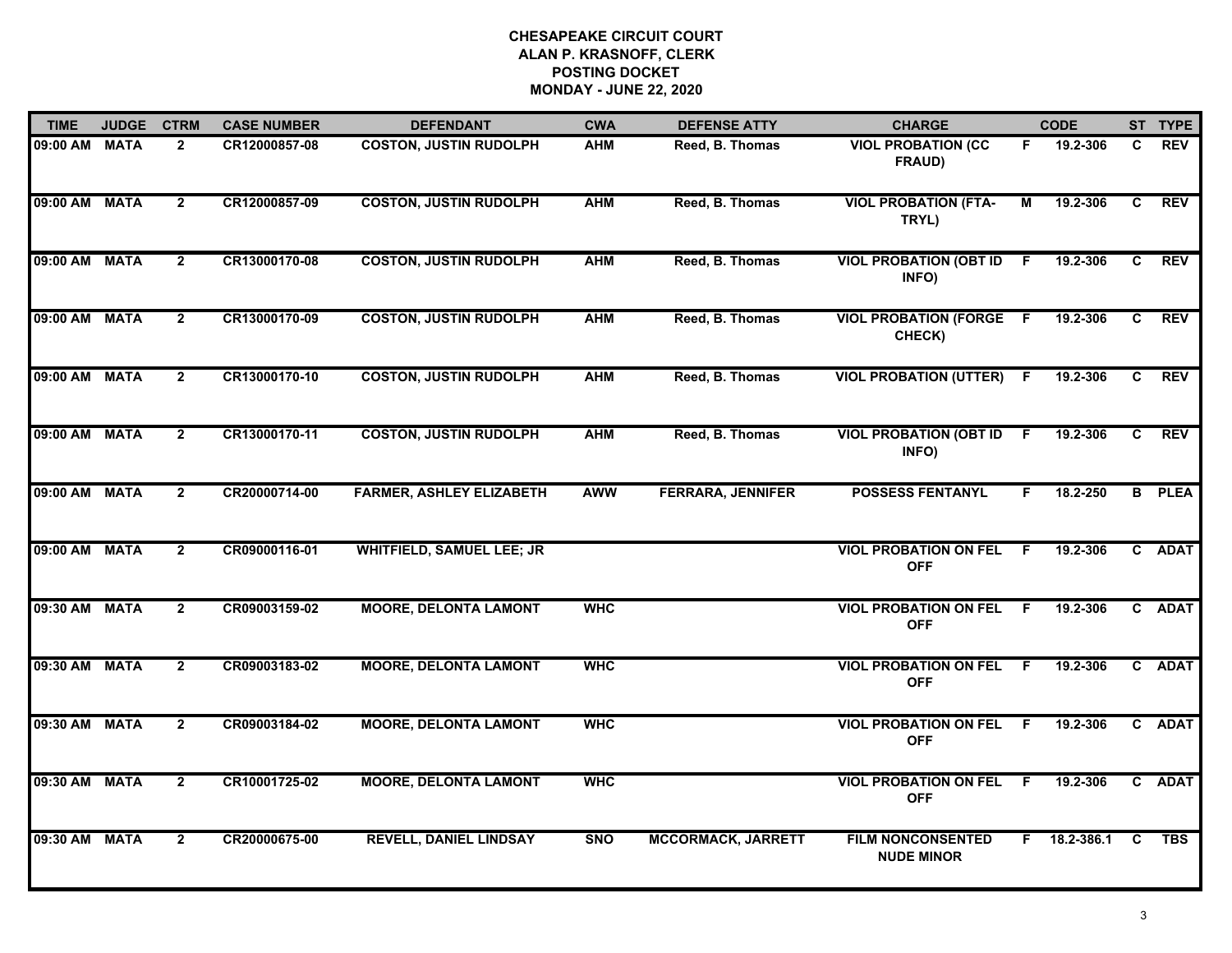| <b>TIME</b>   | <b>JUDGE</b> | <b>CTRM</b>    | <b>CASE NUMBER</b> | <b>DEFENDANT</b>              | <b>CWA</b> | <b>DEFENSE ATTY</b>       | <b>CHARGE</b>                                         |              | <b>CODE</b>      |          | ST TYPE    |
|---------------|--------------|----------------|--------------------|-------------------------------|------------|---------------------------|-------------------------------------------------------|--------------|------------------|----------|------------|
| 09:30 AM MATA |              | $\mathbf{2}$   | CR20000675-01      | <b>REVELL, DANIEL LINDSAY</b> | <b>SNO</b> | <b>MCCORMACK, JARRETT</b> | <b>FILM NONCONSENTED</b><br><b>NUDE MINOR</b>         |              | F 18.2-386.1     | C        | <b>TBS</b> |
| 09:30 AM MATA |              | $\overline{2}$ | CR20000675-02      | <b>REVELL, DANIEL LINDSAY</b> | <b>SNO</b> | <b>MCCORMACK, JARRETT</b> | <b>FILM NONCONSENTED</b><br><b>NUDE MINOR</b>         | F.           | 18.2-386.1       | C        | <b>TBS</b> |
| 09:30 AM MATA |              | $\overline{2}$ | CR20000675-03      | <b>REVELL, DANIEL LINDSAY</b> | <b>SNO</b> | <b>MCCORMACK, JARRETT</b> | <b>POSSESS CHILD</b><br><b>PORNOGRAPHY</b>            |              | F 18.2-374.1:1 C |          | <b>TBS</b> |
| 09:30 AM MATA |              | $\overline{2}$ | CR20000675-04      | <b>REVELL, DANIEL LINDSAY</b> | <b>SNO</b> | <b>MCCORMACK, JARRETT</b> | <b>POSSESS CHILD PORN, 2+</b><br><b>OFF</b>           |              | F 18.2-374.1:1 C |          | <b>TBS</b> |
| 09:30 AM MATA |              | $\overline{2}$ | CR20000675-05      | <b>REVELL, DANIEL LINDSAY</b> | <b>SNO</b> | <b>MCCORMACK, JARRETT</b> | POSSESS CHILD PORN, 2+ F 18.2-374.1:1 C<br><b>OFF</b> |              |                  |          | <b>TBS</b> |
| 09:30 AM MATA |              | $\mathbf{2}$   | CR20000675-06      | <b>REVELL, DANIEL LINDSAY</b> | <b>SNO</b> | <b>MCCORMACK, JARRETT</b> | POSSESS CHILD PORN, 2+ F 18.2-374.1:1 C<br><b>OFF</b> |              |                  |          | <b>TBS</b> |
| 09:30 AM MATA |              | $\overline{2}$ | CR20000675-07      | <b>REVELL, DANIEL LINDSAY</b> | <b>SNO</b> | <b>MCCORMACK, JARRETT</b> | POSSESS CHILD PORN, 2+ F 18.2-374.1:1 C<br><b>OFF</b> |              |                  |          | <b>TBS</b> |
| 09:30 AM MATA |              | $\overline{2}$ | CR20000675-08      | <b>REVELL, DANIEL LINDSAY</b> | <b>SNO</b> | <b>MCCORMACK, JARRETT</b> | POSSESS CHILD PORN, 2+ F 18.2-374.1:1 C<br><b>OFF</b> |              |                  |          | <b>TBS</b> |
| 09:30 AM MATA |              | $\overline{2}$ | CR20000675-09      | <b>REVELL, DANIEL LINDSAY</b> | <b>SNO</b> | <b>MCCORMACK, JARRETT</b> | <b>PROD CHILD PORN &lt;15,</b><br>OFFNDR 7+           | F.           | 18.2-374.1       | <b>C</b> | <b>TBS</b> |
| 09:30 AM MATA |              | $\mathbf{2}$   | CR20000675-10      | <b>REVELL, DANIEL LINDSAY</b> | <b>SNO</b> | <b>MCCORMACK, JARRETT</b> | PROD PORN <15, OFFNDR F<br>7+, 2ND                    |              | 18.2-374.1       | C        | <b>TBS</b> |
| 09:30 AM MATA |              | $\mathbf{2}$   | CR20000675-11      | <b>REVELL, DANIEL LINDSAY</b> | <b>SNO</b> | <b>MCCORMACK, JARRETT</b> | <b>PROD PORN &lt;15, OFFNDR F</b><br>7+, 2ND          |              | 18.2-374.1       | C        | <b>TBS</b> |
| 10:15 AM MATA |              | $\mathbf{2}$   | CR20000778-00      | <b>KING, AMBER LEE</b>        | <b>BEC</b> | <b>FERRARA, JENNIFER</b>  | <b>BOND APPEAL</b>                                    | $\mathbf{o}$ | 19.2-124         |          | C BOND     |
| 11:00 AM MATA |              | $\mathbf{2}$   | CR19001589-00      | <b>WHITLEY, JEFFERY BILL</b>  | <b>BEC</b> | Gilchrist, Kurt A.        | STRANGLE:WOUND/INJURY F<br><b>RESULTS</b>             |              | 18.2-51.6        |          | C SENR     |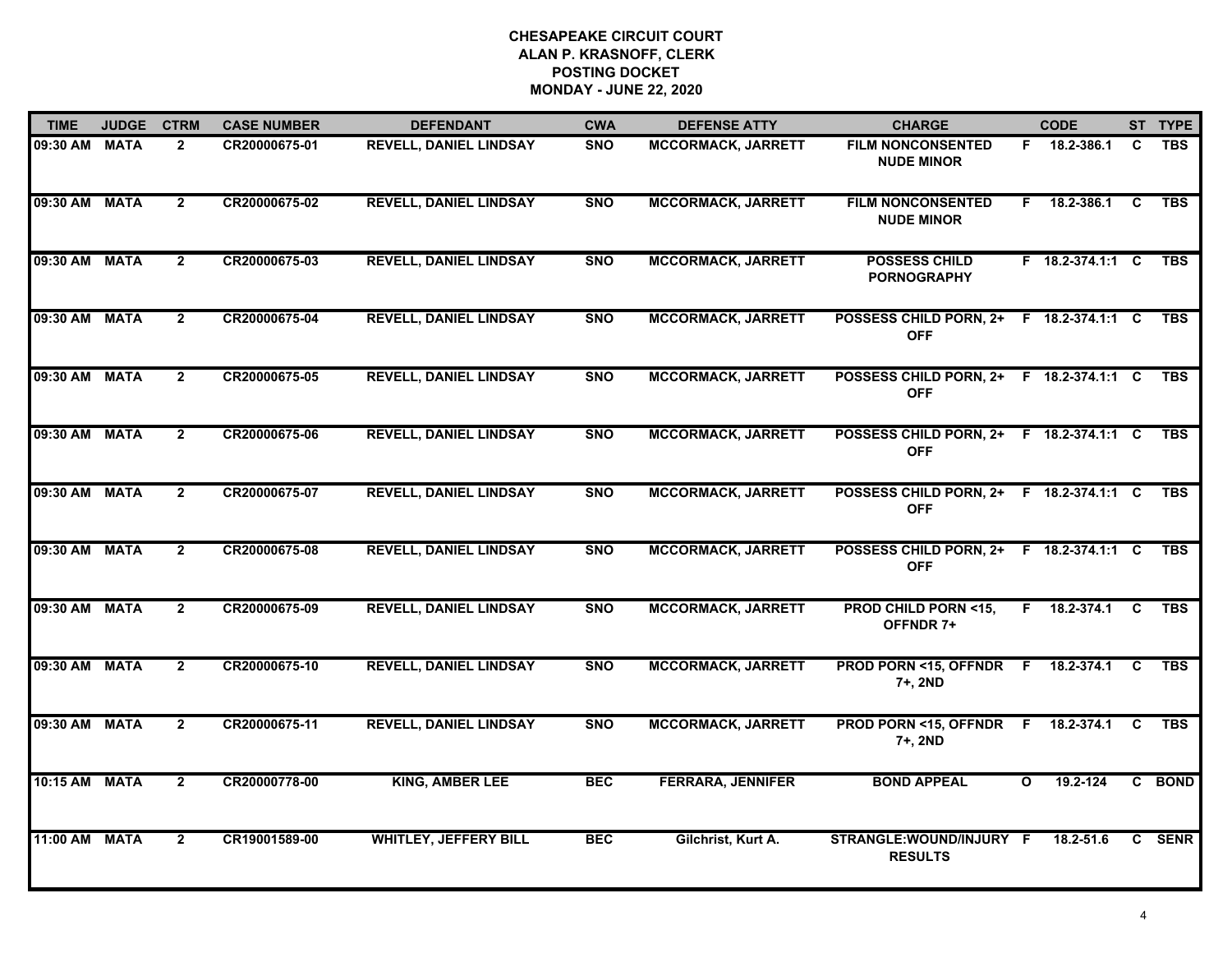| <b>TIME</b>   | <b>JUDGE</b> | <b>CTRM</b>    | <b>CASE NUMBER</b> | <b>DEFENDANT</b>               | <b>CWA</b> | <b>DEFENSE ATTY</b>          | <b>CHARGE</b>                                                 |              | <b>CODE</b>  |                | ST TYPE       |
|---------------|--------------|----------------|--------------------|--------------------------------|------------|------------------------------|---------------------------------------------------------------|--------------|--------------|----------------|---------------|
| 11:00 AM MATA |              | $\mathbf{2}$   | CR19001589-01      | <b>WHITLEY, JEFFERY BILL</b>   | <b>BEC</b> | Gilchrist, Kurt A.           | <b>PROTECTIVE ORDER:</b><br><b>VIOLATION</b>                  |              | M 16.1-253.2 | $\mathbf{C}$   | <b>SENR</b>   |
| 11:00 AM MATA |              | $\overline{2}$ | CR19001589-03      | <b>WHITLEY, JEFFERY BILL</b>   | <b>BEC</b> | Gilchrist, Kurt A.           | <b>INDUCE ANOTHER TO</b><br><b>PERJURE</b>                    | F.           | 18.2-436     |                | C SENR        |
| 11:00 AM MATA |              | $\overline{2}$ | CR17000290-01      | <b>WILLIAMS, RANDALL ALLEN</b> |            |                              | <b>VIOL PROBATION ON FEL</b><br><b>OFF</b>                    | F            | 19.2-306     |                | C ADAT        |
| 11:45 AM MATA |              | $\overline{2}$ | CR20000334-00      | <b>GOODEN, KARY</b>            | <b>DRT</b> | <b>LABOUNTY, OKSANA</b>      | PETIT LARCENY 3RD+ OFF F                                      |              | 18.2-96      |                | <b>B</b> PLEA |
| 11:45 AM MATA |              | $\overline{2}$ | CR20000334-01      | <b>GOODEN, KARY</b>            | <b>DRT</b> | <b>LABOUNTY, OKSANA</b>      | PETIT LARCENY 3RD+ OFF F                                      |              | $18.2 - 96$  |                | <b>B</b> PLEA |
| 12:30 PM MATA |              | $\overline{2}$ | CR19001880-00      | <b>LONG, DAQWON MONTE'</b>     | <b>DRT</b> | <b>LABOUNTY, OSKANA</b>      | ELUDE/DISREGARD POLICE- F 46.2-817(B) C SENR<br><b>FELONY</b> |              |              |                |               |
| 01:00 PM MATA |              | $\overline{2}$ | CR20000649-00      | <b>WALLACE, TAYLOR AMIL</b>    | <b>BKF</b> |                              | FAIL TO APPEAR, FELONY F<br><b>OFFENSE</b>                    |              | 19.2-128     |                | C ADAT        |
| 02:00 PM MATA |              | $\overline{2}$ | CR19001605-00      | <b>ANGE, MICHAEL BARNARD</b>   | <b>KAM</b> | <b>WALL, LUCILLE</b>         | <b>BOMB/BURN THREAT:</b><br><b>ACCUSED&gt;=15Y</b>            | F.           | 18.2-83      |                | <b>B</b> MENT |
| 02:00 PM      | <b>MATA</b>  | $\overline{2}$ | CR19001605-01      | <b>ANGE, MICHAEL BARNARD</b>   | <b>KAM</b> | <b>WALL, LUCILLE</b>         | <b>BOMB/BURN THREAT:</b><br><b>ACCUSED&gt;=15Y</b>            | F            | $18.2 - 83$  |                | <b>B</b> MENT |
| 02:45 PM      | <b>MATA</b>  | $\overline{2}$ | CR14001282-02      | <b>KOMMER, DAWN CHRISTINE</b>  | <b>JAF</b> | <b>DAVIS, RICHARD J; III</b> | <b>VIOL PROBATION ON FEL</b><br><b>OFF</b>                    | - F          | 19.2-306     | C              | <b>REV</b>    |
| 03:30 PM MATA |              | $\overline{2}$ | CR20000786-00      | SMITH, CHRISTOPHER SHAWN       | <b>ASA</b> | <b>CROOK, HEATHER BUYRN</b>  | <b>POSSESS HEROIN</b>                                         | F.           | 18.2-250     |                | C PLEA        |
| 04:00 PM      | <b>MATA</b>  | $\overline{2}$ | CR18002058-03      | <b>LARGE, WILLIAM WARREN</b>   | <b>MAP</b> | Draper, Anthony L.           | <b>VIOL PROBATION ON FEL</b><br><b>OFF</b>                    | F.           | 19.2-306     | $\overline{c}$ | <b>REV</b>    |
| 04:30 PM      | <b>MATA</b>  | $\overline{2}$ | CR20000826-00      | <b>LAWRENCE, ANTONIO</b>       | <b>ASA</b> | Black, Hugh E.; III          | <b>BOND APPEAL</b>                                            | $\mathbf{o}$ | 19.2-124     |                | C BOND        |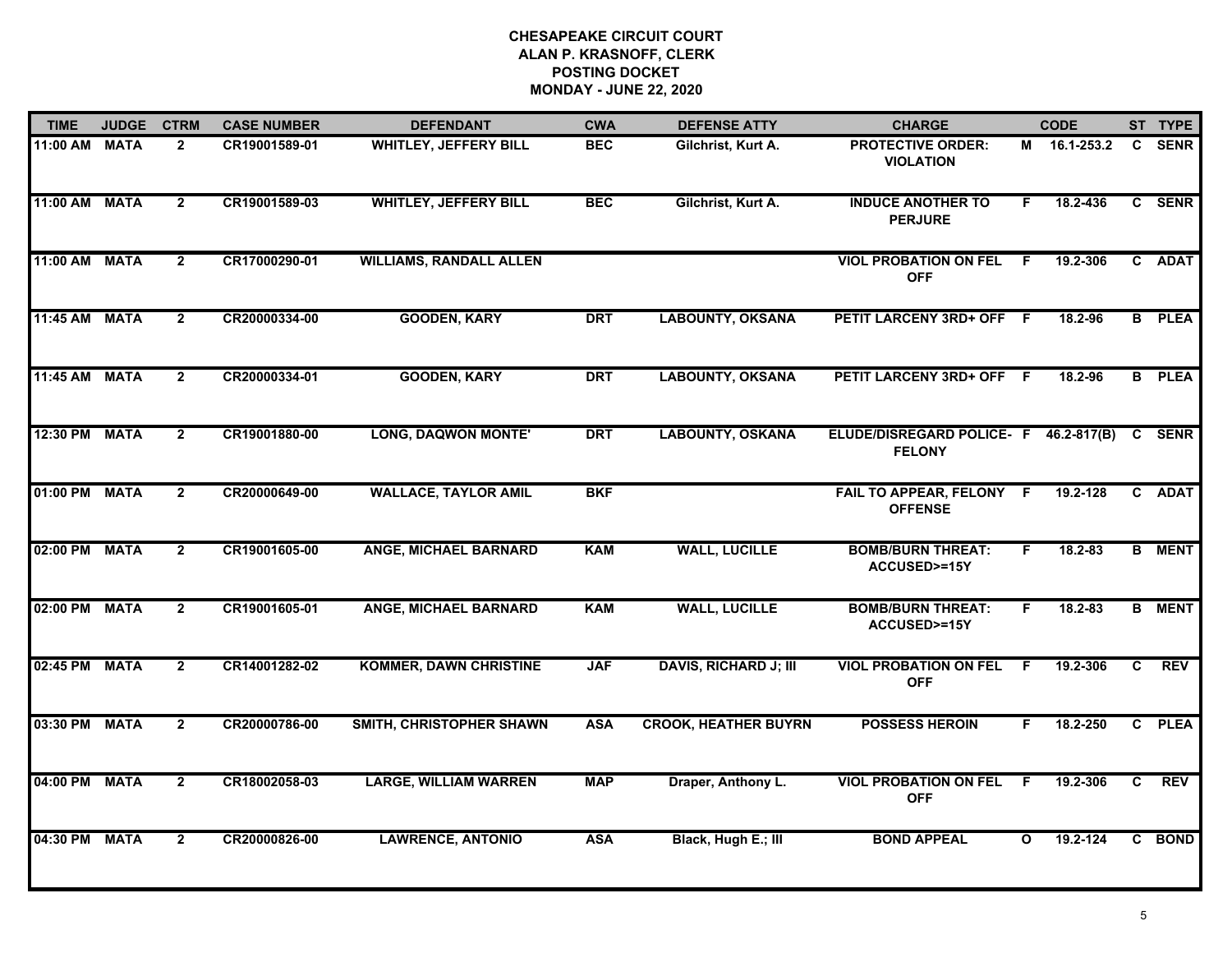| <b>TIME</b> | <b>JUDGE</b> | <b>CTRM</b>    | <b>CASE NUMBER</b> | <b>DEFENDANT</b>                  | <b>CWA</b> | <b>DEFENSE ATTY</b>          | <b>CHARGE</b>                                       |     | <b>CODE</b> |                | ST TYPE    |
|-------------|--------------|----------------|--------------------|-----------------------------------|------------|------------------------------|-----------------------------------------------------|-----|-------------|----------------|------------|
| 09:00 AM    | <b>RDS</b>   | 6              | CR13002550-01      | <b>SYKES, MARCUS ALEXANDER</b>    | <b>ALN</b> | Spencer, Jo Anne             | <b>PROB VIOL GRAND</b><br><b>LARCENY</b>            | F.  | 19.2-306    | C.             | <b>REV</b> |
| 09:00 AM    | <b>RDS</b>   | $\overline{6}$ | CR19000050-02      | <b>SYKES, MARCUS ALEXANDER</b>    | <b>ALN</b> | Spencer, Jo Anne             | <b>VIOL PROBATION ON FEL</b><br><b>OFF</b>          | F.  | 19.2-306    | C              | <b>REV</b> |
| 09:00 AM    | <b>RDS</b>   | 6              | CR19001870-00      | <b>SYKES, MARCUS ALEXANDER</b>    | <b>ALN</b> | James, Andrew K.             | <b>GRND LARCENY: &gt;=\$500</b><br><b>NOT PERSN</b> | F.  | 18.2-95     |                | C SENR     |
| 09:00 AM    | <b>RDS</b>   | 6              | CR19001870-01      | <b>SYKES, MARCUS ALEXANDER</b>    | <b>ALN</b> | James, Andrew K.             | <b>SHOPLFT: ALTER PRICE</b><br><\$500 (3+)          | F.  | 18.2-103    |                | C SENR     |
| 09:00 AM    | <b>RDS</b>   | 6              | CR19001870-02      | <b>SYKES, MARCUS ALEXANDER</b>    | <b>ALN</b> | James, Andrew K.             | <b>SHOPLFT: ALTER PRICE</b><br>$<$ \$500 $(3+)$     | F.  | 18.2-103    |                | C SENR     |
| 10:15 AM    | <b>RDS</b>   | 6              | CR20000686-00      | <b>SHAFFER, CHRISTOPHER DEREK</b> | <b>MLK</b> | <b>Hedges, Paul</b>          | <b>POSSESS</b><br><b>METHAMPHETAMINE</b>            | F.  | 18.2-250    |                | C PLEA     |
| 11:30 AM    | <b>RDS</b>   | 6              | CR04001165-01      | <b>LAWRENCE, CORINE RENEE</b>     | <b>ASA</b> | <b>DAVIS, RICHARD J; III</b> | VIOL GOOD BEHAV ON FEL F<br><b>OFF</b>              |     | 19.2-306    | $\overline{B}$ | <b>REV</b> |
| 11:30 AM    | <b>RDS</b>   | 6              | CR08A02824-01      | <b>LAWRENCE, CORINE RENEE</b>     | <b>ASA</b> | <b>DAVIS, RICHARD J; III</b> | <b>NOT PAY ORDERED FINE;</b><br><b>CONTEMPT</b>     | М   | 19.2-358    | в              | <b>REV</b> |
| 11:45 AM    | <b>RDS</b>   | 6              | CR10002074-02      | <b>ROSS, DAVID ALLEN</b>          | <b>WHC</b> | Black, Hugh E.; III          | <b>VIOL PROBATION ON FEL</b><br><b>OFF</b>          | F   | 19.2-306    | C              | <b>REV</b> |
| 11:45 AM    | <b>RDS</b>   | 6              | CR94000498-01      | <b>ROSS, DAVID ALLEN</b>          | <b>WHC</b> | Black, Hugh E.; III          | <b>VIOL PROBATION ON FEL</b><br><b>OFF</b>          | - F | 19.2-306    | C              | <b>REV</b> |
| 11:45 AM    | <b>RDS</b>   | 6              | CR94000500-01      | <b>ROSS, DAVID ALLEN</b>          | <b>WHC</b> | Black, Hugh E.; III          | <b>VIOL PROBATION ON FEL F</b><br><b>OFF</b>        |     | 19.2-306    | $\overline{c}$ | <b>REV</b> |
| 11:45 AM    | <b>RDS</b>   | $\overline{6}$ | CR94000502-01      | <b>ROSS, DAVID ALLEN</b>          | <b>WHC</b> | Black, Hugh E.; III          | <b>VIOL PROBATION ON FEL</b><br><b>OFF</b>          | F.  | 19.2-306    | $\overline{c}$ | <b>REV</b> |
| 11:45 AM    | <b>RDS</b>   | 6              | CR94000504-01      | <b>ROSS, DAVID ALLEN</b>          | <b>WHC</b> | Black, Hugh E.; III          | <b>VIOL PROBATION ON FEL</b><br><b>OFF</b>          | F.  | 19.2-306    | C.             | <b>REV</b> |